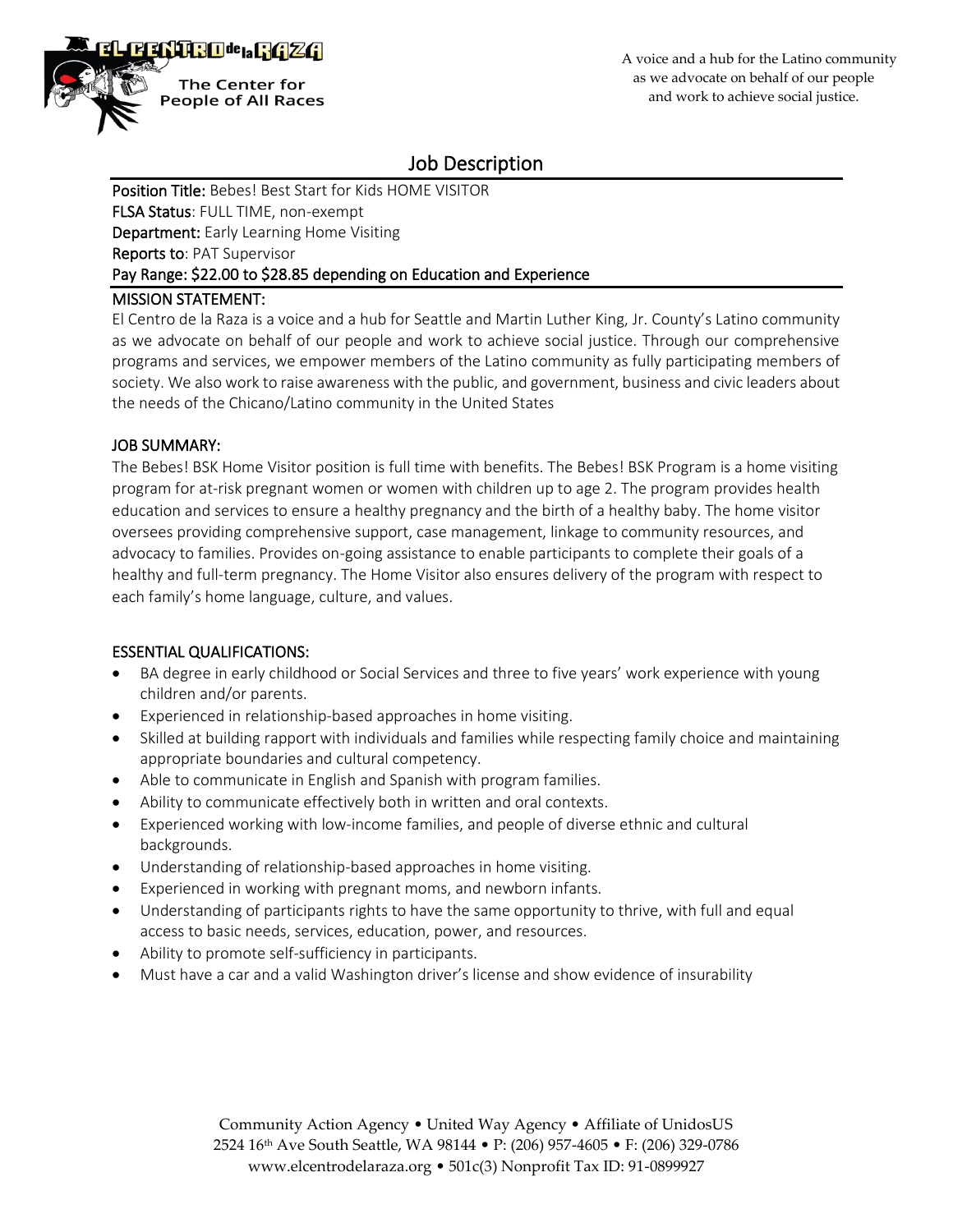

#### ESSENTIAL FUNCTIONS:

- Visits eligible families twice a month in their homes and assists in enrolling families.
- Provides outreach services to UW Maternal Infant Care Clinic patients.
- Disseminates consistent, accurate, culturally accessible messages to high-risk pregnant women, their male partners, and families.
- Links participants to prenatal care, family planning and other health care.
- Links participants to community resources, and El Centro de La Raza's programs.
- Acts as liaison between high-risk expectant mothers, women, their families, and community social and health services organizations.
- Models for parents how to respond appropriately to their child's behavior and supports the family's full involvement in the program.
- Brings age-appropriate books and educational toys to families and models their use.
- Encourage families to attend Comadres, Workshops covering a variety of topics pertaining to Latina health including maternal, perinatal, and infant health education.
- Completes required assessments of children and parents and enter data in program database.
- Completes required Home Visit Record and Data Entry for each home visit
- Meets weekly with Early Learning and Home Visiting Supervisor
- Works independently and maintains a schedule for home visits.
- Pick-up and delivery of Westside Baby items to participants.
- Completes Data Entry in a timely manner
- Performs other duties and responsibilities as assigned

# Additional preferences and qualifications:

- Able to communicate in English and Spanish with program families and professionals
- Experienced in child development, working with children ages  $1-6$  years old and interest in play with toys and books.
- Flexible, patient, and sensitive when working in home settings.
- Able to maintain upbeat relationships with children and families.
- Must have a car and a valid Washington driver's license and show evidence of insurability.
- Able to work some evening or weekend hours as assigned.

# WORKING CONDITIONS:

The position requires an approved number of hours per week. This includes some administration and weekly staff meetings. The position requires local travel for home visits. Regular work performance will be conducted periodically

> Community Action Agency • United Way Agency • Affiliate of UnidosUS 2524 16th Ave South Seattle, WA 98144 • P: (206) 957-4605 • F: (206) 329-0786 www.elcentrodelaraza.org • 501c(3) Nonprofit Tax ID: 91-0899927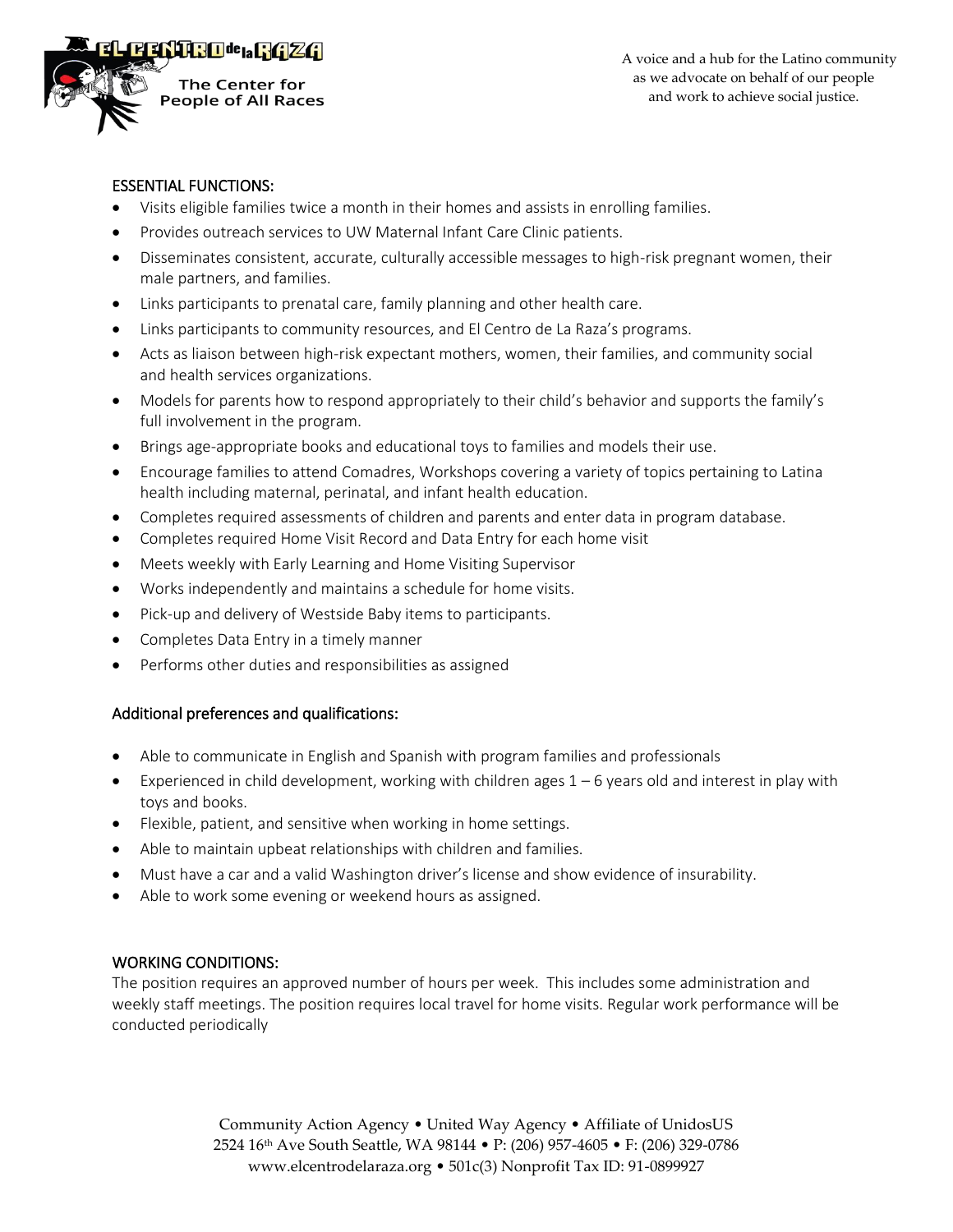

## PHYSICAL REQUIREMENTS:

- Ability to sit, walk, stand, bend, squat, climb, kneel, and twist on an intermittent or continuous basis
- Ability to grasp, push, pull objects such as files, file cabinet drawers, and reach overhead
- Ability to operate telephone, desktop, or laptop computer
- Ability to lift to 50 lbs.; training will be provided
- Ability to coordinate and distribute basic needs items to families in caseload
- Must be able to work with low-income families from a variety of ethnic and cultural backgrounds.
- Must be flexible, and able to work in a variety of home settings.
- Must be able to maintain confidentiality regarding program families.
- Must be able to work in the field independently, without direct supervision.
- Must be able to communicate effectively in written English.
- Presents a professional manner and appearance.

# NOTES AND SPECIAL REQUIREMENTS

This position requires a background check. The above duties or working procedures describe the chief function of the job and are not considered a detailed description of every duty of the job. The position requires a 6-month probationary/evaluation period.

#### Equal Employment Opportunity and Accommodation Statement:

El Centro de la Raza provides equal employment opportunities to all employees and applicants for employment and prohibits discrimination and harassment of any type without regard to race, color, religion, age, sex, national origin, disability status, genetics, protected veteran status, sexual orientation, gender identity or expression, or any other characteristic protected by federal, state, or local laws.

This policy applies to all terms and conditions of employment, including recruiting, hiring, placement, promotion, termination, layoff, recall, transfer, leaves of absence, compensation, and training.

Qualified individuals must be able to perform the essential duties of the position with or without accommodation. A qualified person with a disability may request a modification or adjustment to the job or work environment to meet the requirements of the position. El Centro de la Raza would attempt to satisfy requests if the accommodation needed is a reasonable and no undue hardship would result.

# El Centro de la Raza offers the following benefits to full-time:

· Medical and Dental Insurance with competitive employee and family rates.

· Basic Life insurance provided at no cost to employee; option to buy up for additional coverage.

· 401(k) plan with 5% employer contribution; eligible to participants after six months of employment;

eligible for employer contribution after first year of employment with El Centro.

· 12 days of sick/safe pay time each calendar year (accrued by pay period); Eligible to take accrued leave after 90 days of employment.

· 15 days of vacation accrued by pay period; start accruing upon hire; eligible to take after 6 months of employment plus a floating holiday and birthday off.

> Community Action Agency • United Way Agency • Affiliate of UnidosUS 2524 16th Ave South Seattle, WA 98144 • P: (206) 957-4605 • F: (206) 329-0786 www.elcentrodelaraza.org • 501c(3) Nonprofit Tax ID: 91-0899927